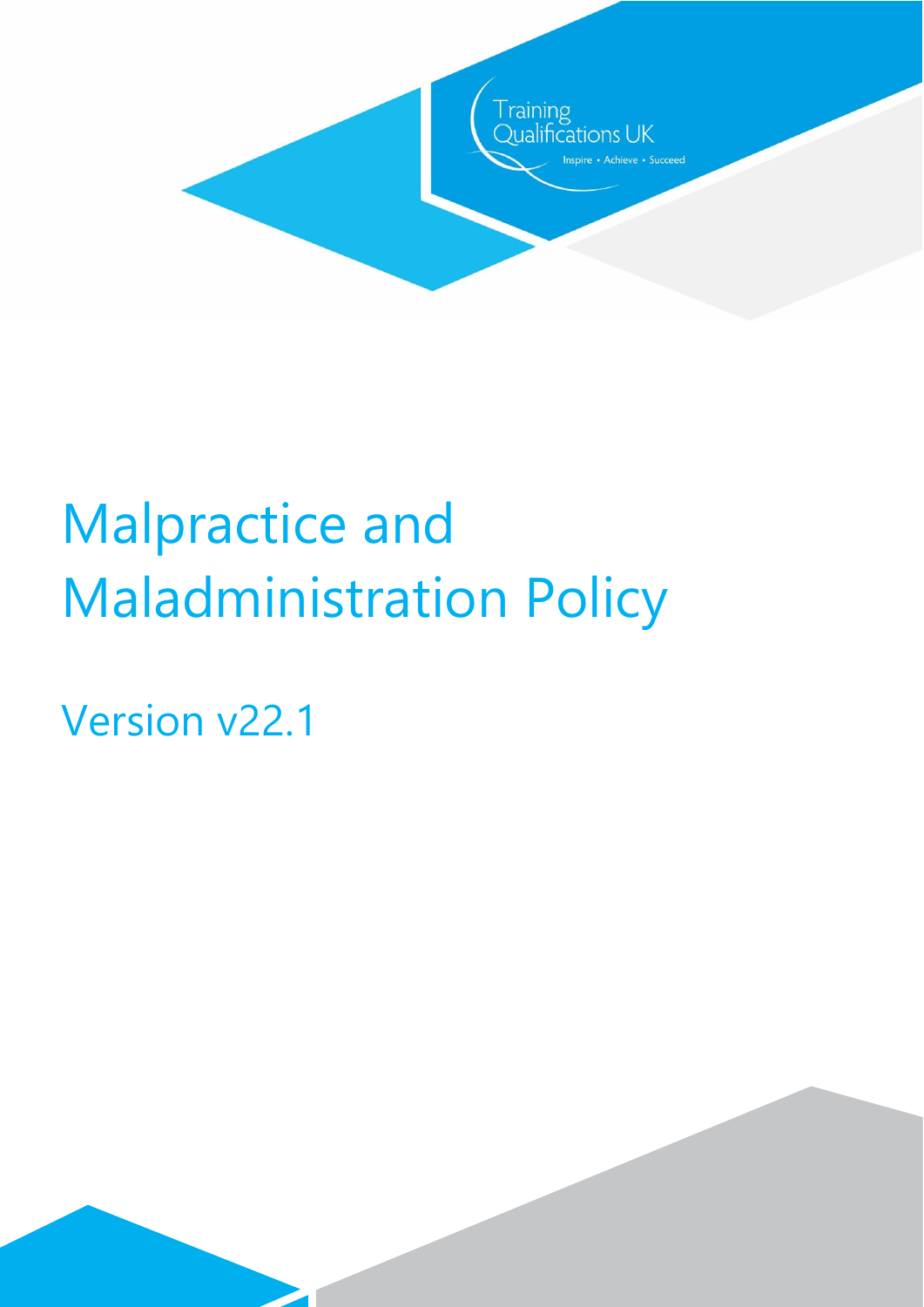| Malpractice and Maladministration Policy |                                                                                                 |
|------------------------------------------|-------------------------------------------------------------------------------------------------|
| Policy Ref                               | QA.P.5 v22.1                                                                                    |
| Date of Issue                            | 01/04/2022                                                                                      |
| Next Scheduled Review                    | 01/08/2022                                                                                      |
| Policy Owner                             | Head of Regulatory Compliance                                                                   |
| Contact Email                            | quality@tquk.org                                                                                |
| Contact Phone Number                     | 03333583344                                                                                     |
| Approved By                              | Leadership Team                                                                                 |
|                                          |                                                                                                 |
| Policy Relates to:                       | Awarding Provision, End-Point Assessment Provision, Endorsed<br>Provision, Corporate            |
| Policy is for the use of:                | Apprentices, Learners, Training Providers, Recognised Centres,<br>TQUK Employees, Third-Parties |
| Should be read in conjunction with:      | Conflict of Interest Policy, Sanctions Policy, Appeals Policy,<br>Privacy Policy                |
| Relevant GCoR                            | A8, B3, C2, D3, H6                                                                              |

# **Introduction**

This policy is provided for our Recognised Centres, Training Providers, Learners and Apprentices to outline our principles in regards to identifying and investigating malpractice/maladministration. It is also relevant to anyone who suspects that malpractice/maladministration is taking place at a Recognised Centre or Training Provider. It is used by TQUK staff members to ensure they deal with any malpractice and maladministration investigations in a consistent manner.

This policy sets out the steps a centre, a centre's staff, or a Learner/Apprentice should follow when reporting suspected cases of malpractice/maladministration and TQUK's responsibilities in dealing with such cases. It also sets out the procedural steps TQUK staff members will follow when reviewing any case of actual or suspected cases of malpractice/maladministration.

A definition of what TQUK believes constitutes malpractice and maladministration follows in this document.

## TQUK Internal Responsibility

The Regulatory Compliance Pillar is responsible for the maintenance and compliance of this policy. If the Head of Regulatory Compliance is absent, the Responsible Officer will appoint another appropriate colleague to ensure all of TQUK's actions and activities are in line with the content of this policy.

## Review arrangements

We will review the policy as part of our annual self-evaluation process and revise it as and when necessary, in response to feedback from Recognised Centres, Training Providers, Learners or Apprentices, changes in our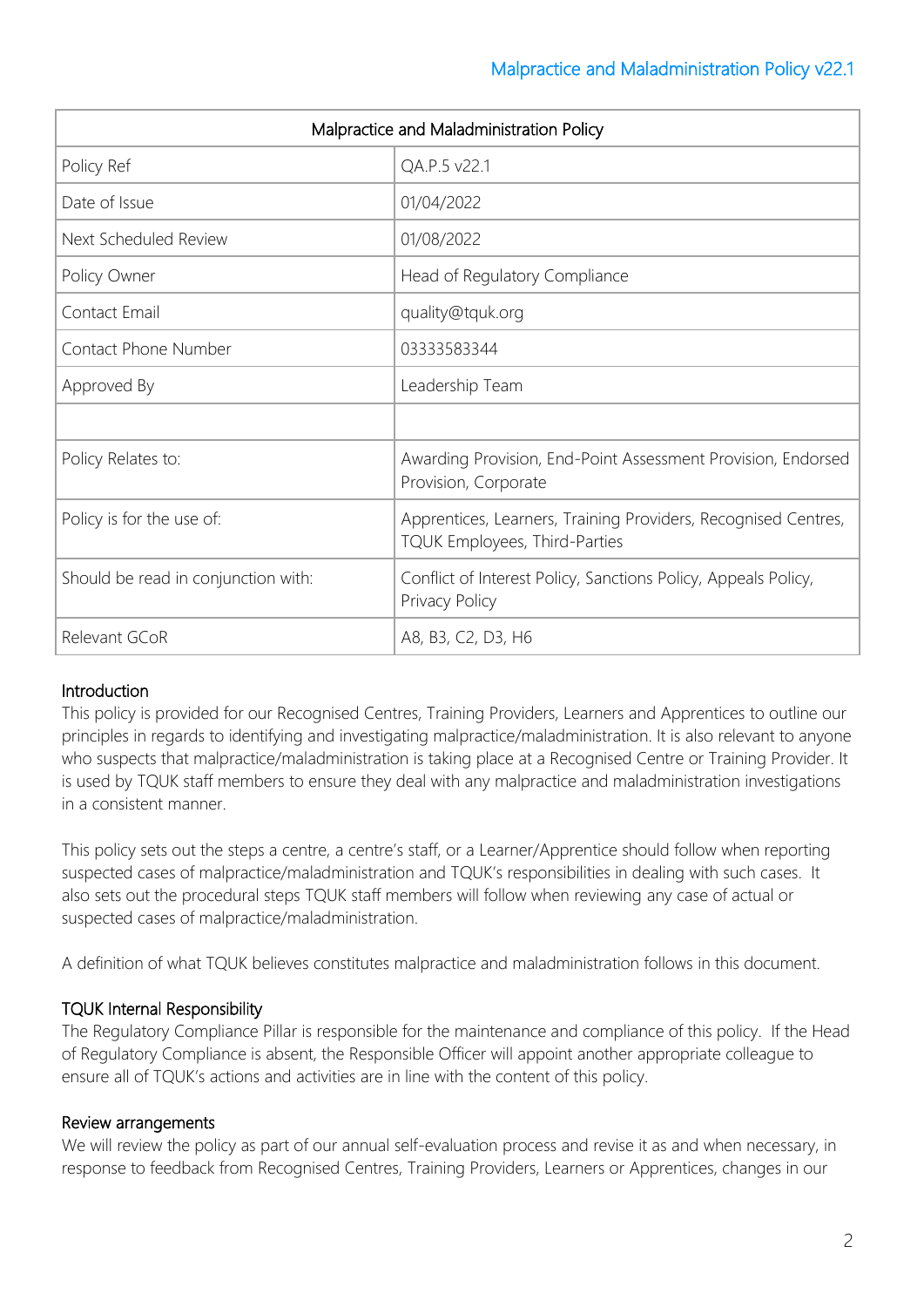practices, actions by regulatory authorities or external agencies, changes in legislation, or trends identified from previous allegations of malpractice/maladministration.

In addition, this policy may be updated in light of operational feedback to ensure our arrangements for dealing with suspected cases of malpractice and maladministration remain effective.

The annual review of this policy will be undertaken by the Regulatory Compliance pillar approximately four weeks prior to the submission of TQUK's Statement of Compliance to regulators. Any amendments or updates to this policy will be approved by TQUK's Leadership Team.

If you would like to raise any points or offer feedback regarding this policy, please contact us via the details provided at the start of this document.

## Training Provider / Recognised Centre's responsibility

It is important that Training Provider or Recognised Centre staff involved in the delivery, management, assessment and quality assurance of our qualifications (including End-Point Assessments), and their Learners/Apprentices, are fully aware of the contents of this policy, and that a centre has arrangements in place to prevent and investigate instances of malpractice and maladministration.

A failure to report suspected or actual malpractice/maladministration cases, or have in place effective arrangements to prevent such cases, may lead to sanctions being imposed on a Recognised Centre (see our Sanctions Policy for details of the sanctions that may be imposed) or put any agreements in place with a Training Provider at risk.

If a Recognised Centre or Training Provider wishes to receive guidance/advice from TQUK on how to prevent, investigate, and deal with malpractice and maladministration then please contact us (contact details are available at the start of this document) and we will happily provide advice and/or guidance as required.

The level at which a Recognised Centre complies with this policy and how a Recognised Centre takes reasonable steps to prevent and/or investigate instances of malpractice and maladministration will be reviewed by TQUK periodically through our ongoing external quality assurance arrangements.

Should an investigation be undertaken into a Recognised Centre, the head of centre/centre contact must:

- respond speedily and openly to all requests relating to the allegation and/or investigation
- cooperate and ensure their staff cooperate fully with any investigation and/or request for information.

## Definition of malpractice

Malpractice is essentially any activity or practice which deliberately contravenes regulations and compromises the integrity of the internal or external assessment process and/or the validity of certificates. It covers any deliberate actions, neglect, default or other practice that compromises, or could compromise:

- the assessment process
- the integrity of a regulated qualification
- the validity of a result or certificate
- the reputation and credibility of TQUK
- the qualification and the wider qualifications community.

Malpractice may include a range of issues from the failure to maintain appropriate records or systems to the deliberate falsification of records in order to claim certificates.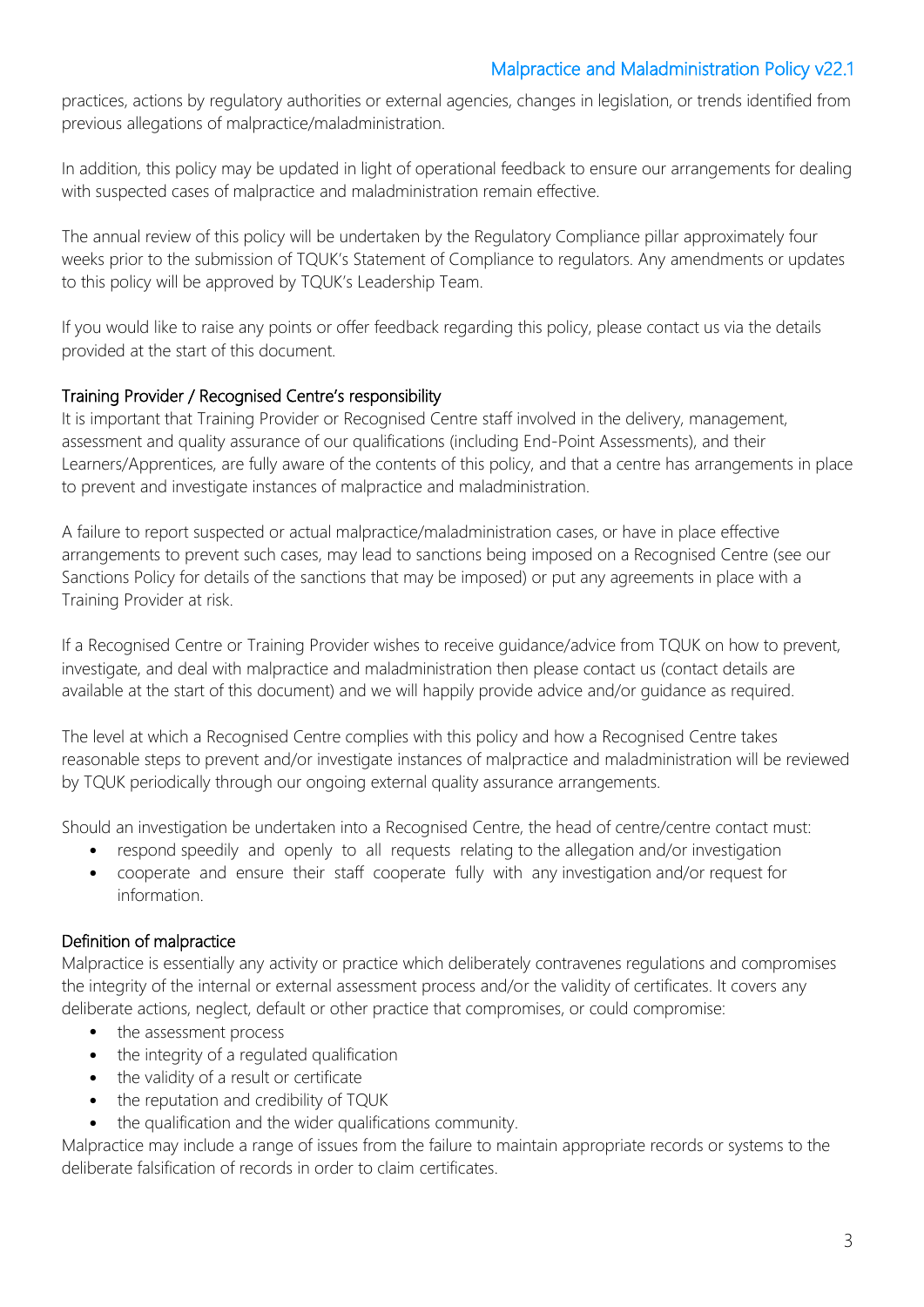For the purpose of this policy, this term also covers misconduct such as bribery and corruption (for further information see our Bribery and Corruption Policy) and forms of unnecessary discrimination or bias towards certain or groups of learners. We are committed to uphold our values in relation to equality and diversity and would encourage all of our partners to read our Equality and Diversity Policy for further details.

## Examples of malpractice

The categories listed below are examples of centre and learner malpractice. Please note that these examples are not exhaustive and are only intended as guidance on TQUK's definition of malpractice:

- Denial of access to premises, records, information, learners and staff to any authorised TQUK representative and/or the regulatory authorities
- Failure by a Recognised Centre to carry out internal assessment, internal moderation or internal verification in accordance with our requirements
- Deliberate failure to adhere to our learner registration and certification procedures for example replicating/printing certificates
- Deliberate failure to continually adhere to our centre recognition and/or qualification approval requirements or actions assigned to a Recognised Centre
- Deliberate failure to maintain appropriate auditable records (e.g. certification claims) and/or forgery of evidence
- Fraudulent claims for certificates
- The unauthorised use of inappropriate materials/equipment in assessment settings (e.g. mobile phones)
- Intentional withholding of information from us which is critical to maintaining the rigour of quality assurance and standards of qualifications
- Deliberate misuse of our logo and trademarks or misrepresentation of a centre's relationship with TQUK and/or its recognition and approval status with TQUK
- Collusion or permitting collusion in exams/assessments
- Learners still working towards qualification after certification claims have been made
- Persistent instances of maladministration within the centre
- Deliberate contravention by a centre and/or its learners of the assessment arrangements we specify for our qualifications
- A loss, theft of, or a breach of confidentiality in, any assessment materials
- Plagiarism by Learners/Apprentices or centre staff (including using ICT to do so)
- Impersonation, assuming the identity of another Learner or Apprentice, or having someone assume your identity during an assessment.
- Unauthorised amendment, copying, selling or distributing of exam/assessment papers/materials
- Inappropriate assistance to learners by centre staff (e.g. unfairly helping them to pass a unit or qualification)
- Deliberate submission of false information to gain a qualification or unit
- Deliberate failure to adhere to, or to circumnavigate, the requirements of our Reasonable Adjustments and Special Considerations Policy
- False ID used at the registration stage
- Creation of false records
- The sale of certificates for cash.

## Definition of maladministration

Maladministration is essentially any activity or practice which results in non-compliance with administrative regulations and requirements and includes the application of persistent mistakes or poor administration within a centre (e.g. inappropriate learner records).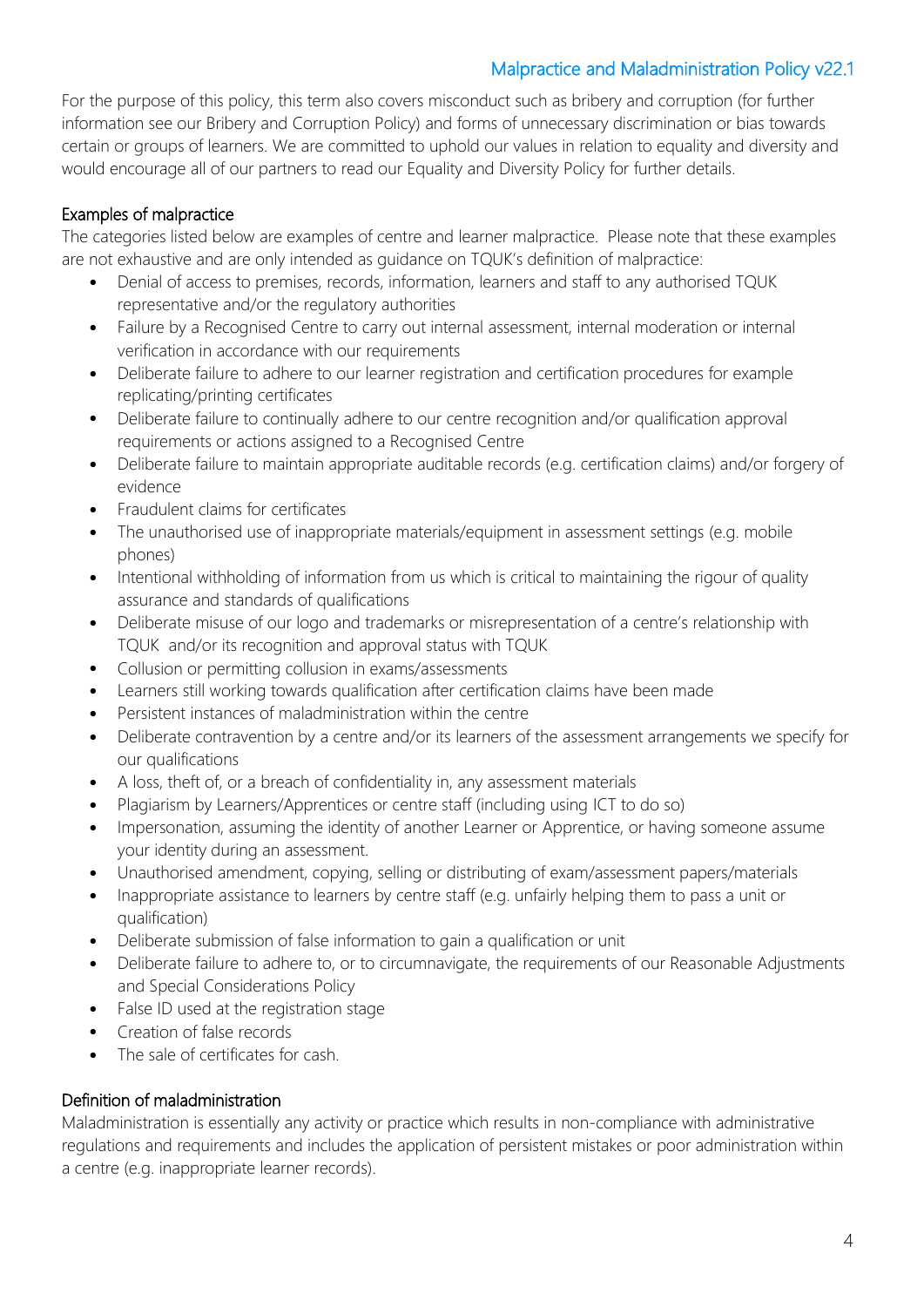### Examples of maladministration

The categories listed below are examples of maladministration. Please note that these examples are not exhaustive and are only intended as guidance on TQUK's definition of malpractice:

- Persistent failure to adhere to our learner registration and certification procedures
- Persistent failure to adhere to our centre recognition and/or qualification requirements and/or associated actions assigned to the centre
- Late Learner or Apprentice registrations (both infrequent and persistent)
- Unreasonable delays in responding to requests and/or communications from TQUK
- Inaccurate claims for certificates
- Failure to maintain appropriate auditable records (e.g. certification claims)
- Unintentional misuse of our logo and trademarks or misrepresentation of a centre's relationship with TQUK and/or its recognition and approval status with TQUK
- Failure to adhere to, or to circumnavigate, the requirements of our Reasonable Adjustments and Special Considerations Policy.

#### Process for making an allegation of malpractice or maladministration

Any person who identifies or is made aware of suspected or actual cases of malpractice or maladministration at any time must immediately notify TQUK. In doing so they should put their concerns in writing or email and enclose appropriate supporting evidence.

All allegations must include (where possible):

- Recognised Centre/Training Provider name, address and telephone number
- Learner/Apprentice name and TQUK registration number where applicable
- Recognised Centre/Training Provider/TQUK personnel's details (name, job role) if they are involved in the case
- details of the TQUK qualification or apprenticeship standard affected or nature of the service affected
- nature of the suspected or actual malpractice and associated dates
- details and outcome of any initial investigation carried out by the Recognised Centre/Training Provider or anybody else involved in the case, including any mitigating circumstances.

If a Recognised Centre or Training Provider has conducted an initial investigation prior to formally notifying TQUK, the centre should ensure that staff involved in the initial investigation are competent and have no personal interest in the outcome of the investigation. TQUK would expect that such investigations would normally involve the centre contact/centre manager. If there is an investigation into allegations of malpractice or irregularities against the centre contact/centre manager of a Recognised Centre or Training Provider, then such investigations should be carried out by the Head of Centre or their nominee. It is important to note that in all instances the centre must immediately notify TQUK if they suspect malpractice or maladministration has occurred as we have a responsibility to the regulatory authorities to ensure that all investigations are carried out rigorously and effectively.

For any reported case of suspected malpractice/maladministration, TQUK will protect the identity of the informant in accordance with our duty of confidentiality and/or any other legal duty.

#### Confidentiality and whistle blowing

A person making an allegation of malpractice or maladministration may wish to remain anonymous. Although it is always preferable for an informant or whistle-blower to reveal their identity and contact details to TQUK this is not a necessity. A person can also insist that their identity remain anonymous, if they are concerned about possible adverse consequences.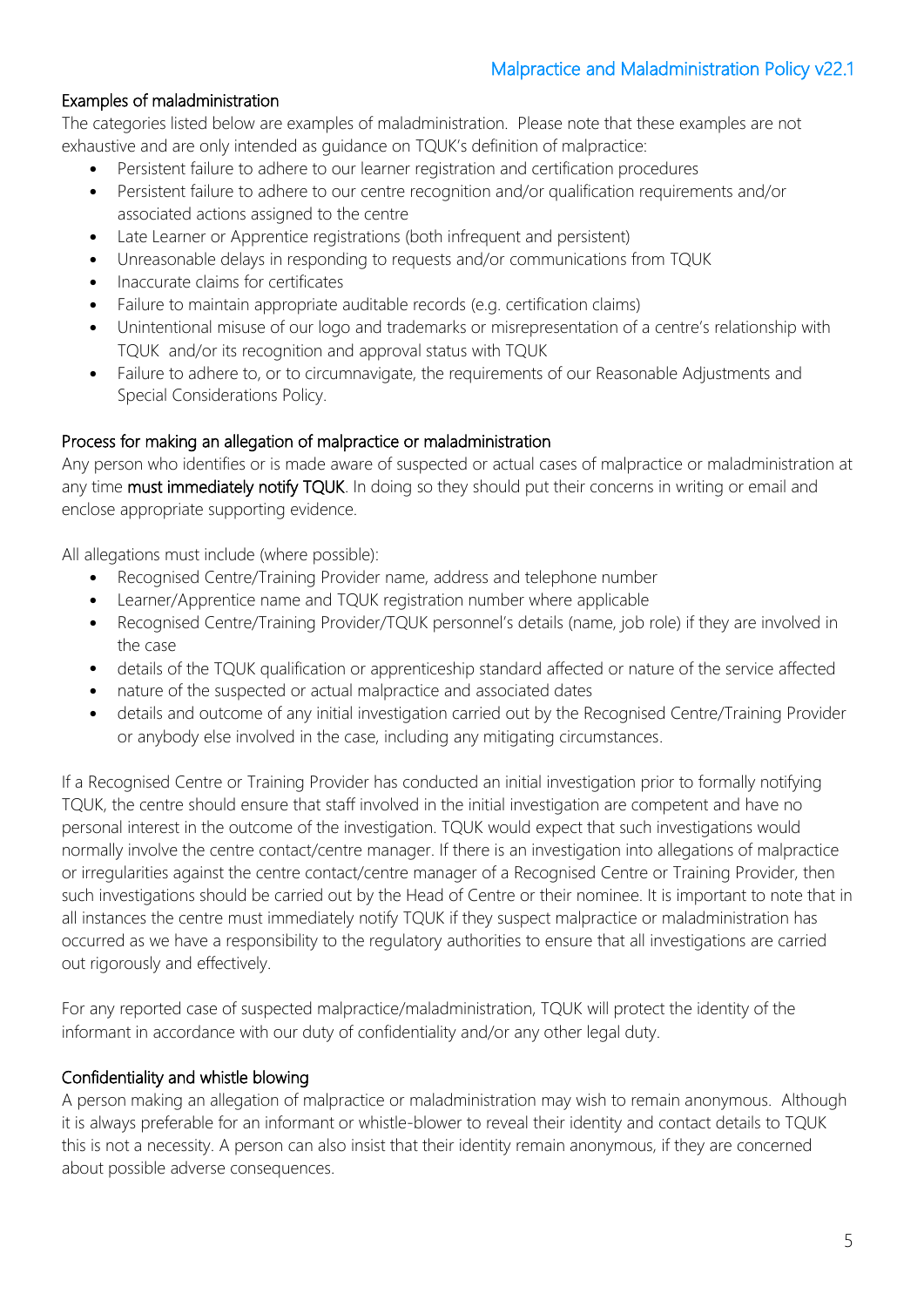While TQUK are prepared to investigate issues which are reported to us anonymously, we shall always try to confirm an allegation by means of a separate investigation, before taking up the matter with those to whom the allegation relates. TQUK will consider each disclosure of information sensitively and carefully, and decide upon an appropriate response.

TQUK will always aim to keep a whistle-blower's identity confidential where asked to do so, although we cannot guarantee this and we may need to disclose your identity to:

- the police, fraud prevention agencies or other law enforcement agencies (to investigate or prevent crime, including fraud)
- the courts (in connection with court proceedings) another person to whom we are required by law to disclose your identity
- other third parties where we consider it necessary to do so (e.g. the relevant regulator).

An informant or whistle-blower should also recognise that they may be identifiable by others due to the nature or circumstances of the disclosure (e.g. the party which the allegation is made against may manage to identify possible sources of disclosure without such details being disclosed to them).

In most cases, TQUK will keep an informant/whistle-blower updated with the progress of any allegation (e.g. undertaken an investigation). However, TQUK will not disclose specific details of any investigation. In addition, it may not be appropriate for TQUK to disclose full details of the outcomes of any investigation, due to confidentiality or legal reasons.

#### Responsibility for the investigation

In accordance with regulatory requirements, all suspected cases of maladministration and malpractice will be reviewed promptly by a TQUK staff member to establish if malpractice or maladministration has occurred. All suspected cases of malpractice and maladministration will be passed to our Quality team and we will acknowledge receipt, as appropriate, to external parties within 48 hours.

Our Head of Regulatory Compliance will be responsible for ensuring the investigation is carried out in a prompt and effective manner and in accordance with the procedures in this policy. The Head of Regulatory Compliance will allocate a relevant member of staff to lead the investigation and establish whether or not the malpractice or maladministration has occurred, and review any supporting evidence received or gathered by TQUK.

At all times TQUK will ensure that any staff member assigned to the investigation has the appropriate level of training and competence, and have had no previous involvement with, or personal interest in, the matter.

#### Notifying relevant parties

In all cases of suspected or actual malpractice, TQUK will notify the centre contact/centre manager of the Recognised Centre or Training Provider involved in the allegation that we will be investigating the matter. An exception to this will occur if the centre contact/centre manager is under investigation; in which case communication will be with the Chair of Governors, Local Authority officials or other appropriate centre staff member. In the case of Learner / Apprentice malpractice, TQUK may ask the Recognised Centre / Training Provider to investigate in conjunction with TQUK staff members. TQUK may withhold details of the person making the allegation, if to do so would breach a duty of confidentiality or any other legal duty.

TQUK may communicate directly with centre staff members who have been accused of malpractice if appropriate. This may occur for example, if the centre staff member is no longer employed by the centre. TQUK may also communicate directly with any Learner or Apprentice involved or their representative (e.g. if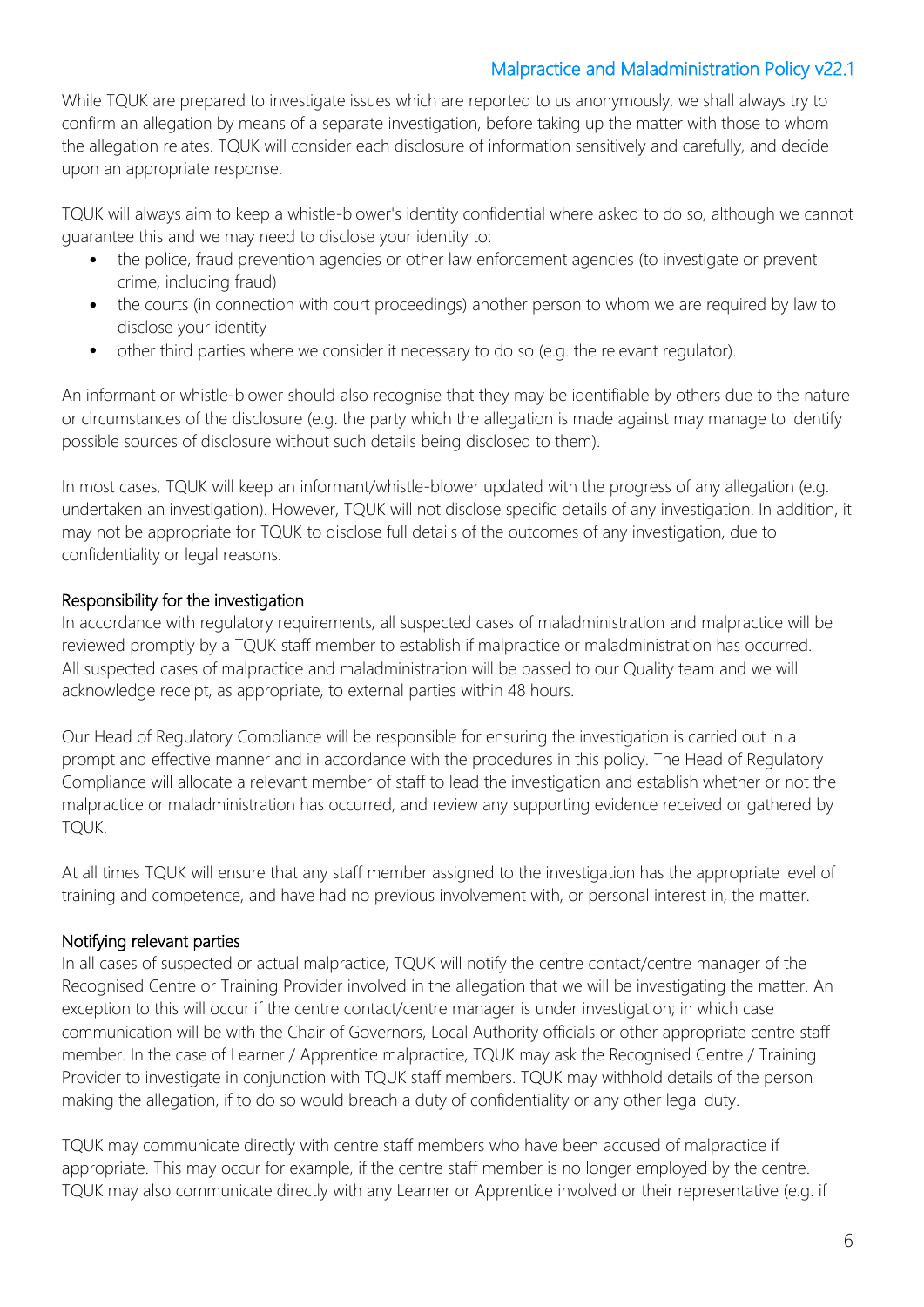there is a contradiction in the evidence provided during an investigation or where the centre is suspected of being involved in malpractice).

Where applicable, the Quality Department will inform the appropriate regulatory authorities if we believe there has been an incident of malpractice or maladministration, which could cause an adverse effect.

When a case relates to regulated qualifications and where the allegation may affect another awarding organisation and their provision, we will also inform them in accordance with the regulatory requirements and obligations imposed on TQUK by the regulators. If we do not know the details of organisations that might be affected, we will ask the relevant regulator to help us identify parties that should be informed.

If fraud is suspected and/or identified, TQUK may also notify the police.

## Investigation timelines and summary process

TQUK aim to action and resolve all stages of an investigation within 30 working days of receipt of an allegation. In some cases an investigation may take longer; for example, if a centre visit is required or if supporting information proves difficult to obtain. In such instances, TQUK will advise all parties concerned of the likely revised timescale.

The fundamental principle of all investigations is to conduct them in a fair, reasonable and legal manner, ensuring that all relevant evidence is considered without bias. In doing so, investigations will be based around the following broad objectives:

- To establish the facts relating to allegations/complaints in order to determine whether any irregularities have occurred
- To identify the cause of the irregularities and those involved
- To establish the scale of the irregularities
- To evaluate any action already taken by the centre
- To determine whether remedial action is required to reduce the risk to current registered Learners or Apprentices and to preserve the integrity of the qualification
- To ascertain whether any action is required in respect of certificates already issued
- To obtain clear evidence to support any sanctions to be applied to a Recognised Centre, and/or to members of staff, in accordance with our Sanctions Policy
- To identify any adverse patterns or trends.

An investigation may involve a request to obtain further information from relevant parties and/or conduct further interviews with personnel involved. TQUK will:

- Ensure all materials collected as part of an investigation are kept securely
- Hold all records and original documentation concerning a completed investigation that ultimately leads to sanctions against a centre, for a period of time outlined in our Privacy Policy.
- Expect all parties, who are either directly or indirectly involved in an investigation, to fully co-operate with us.

If an investigation leads to invalidation of certificates, or criminal or civil prosecution, all records and original documentation relating to the case will be retained until the case and any appeals have been heard and for no less than the maximum time outlined in our Privacy Policy thereafter.

Either at notification of a suspected or actual case of malpractice or maladministration and/or at any time during an investigation, TQUK reserves the right to impose sanctions on a Recognised Centre in accordance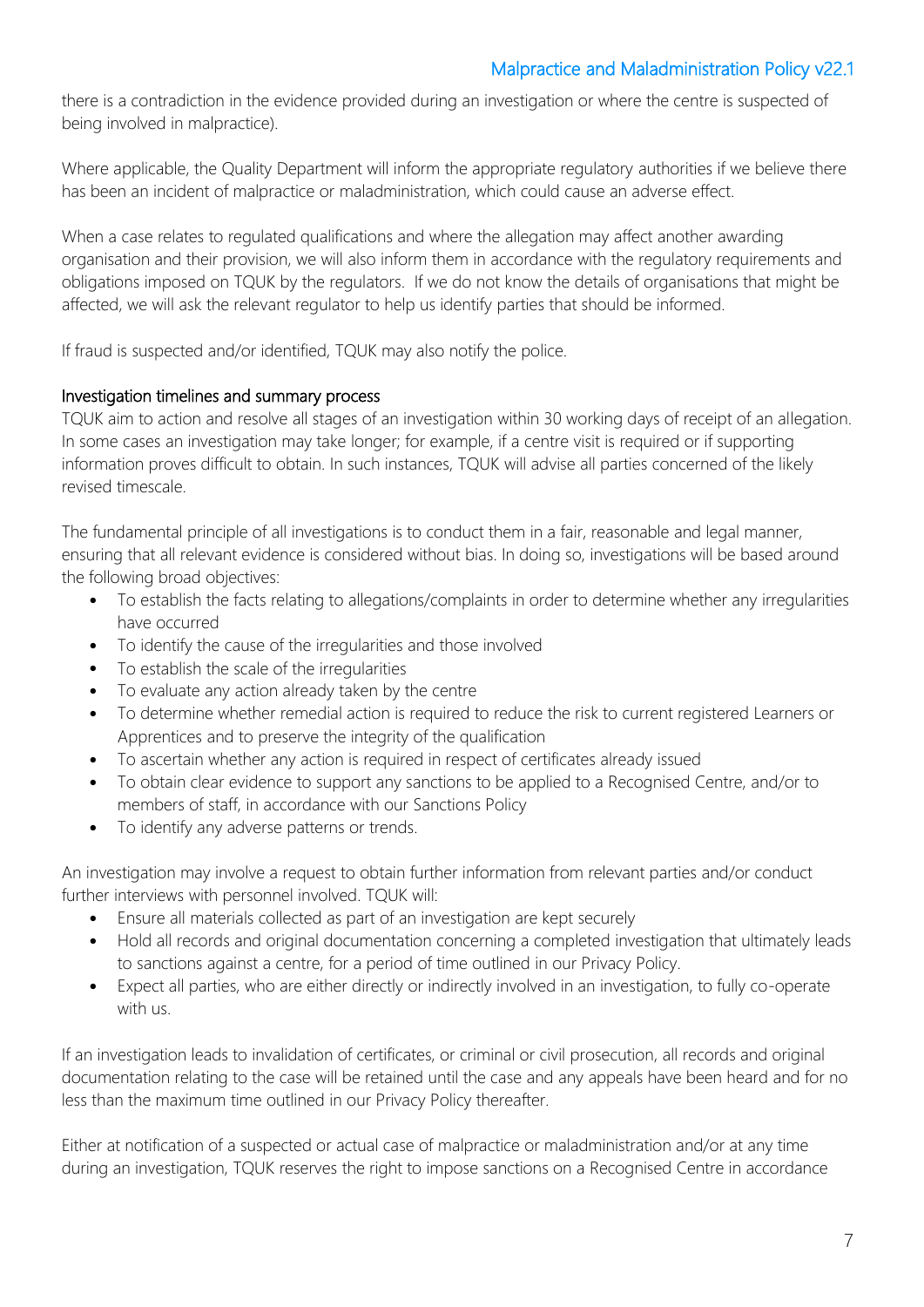with our Sanctions Policy or suspend partnership with a Training Provider, in order to protect the interests of Learners, Apprentices and the integrity of TQUK qualifications and apprenticeship standards.

TQUK also reserves the right to withhold a Learner or Apprentice's results for all TQUK qualifications, units or End-Point Assessment components they are studying at the time of the notification or investigation of suspected malpractice/maladministration.

If appropriate, TQUK may find that the complexity of a case or a lack of cooperation from a centre means that they are unable to complete an investigation. In such circumstances, TQUK will consult the relevant regulatory authority in order to determine how best to progress the matter.

Where a TQUK staff member is under investigation, we may suspend them or move them to other duties until the investigation is completed.

Throughout an investigation, the Head of Regulatory Compliance will be responsible for overseeing the work of the investigation team. The Head of Regulatory Compliance will ensure that due process is being followed, and appropriate evidence has been gathered and reviewed. The Quality Coordinator (Maladministration & Malpractice) will be responsible for liaising with and keeping all relevant external parties informed.

#### Investigation report

If TQUK believe there is sufficient evidence to implicate an individual/Recognised Centre/Training Provider in malpractice/ and/or maladministration we will:

- Inform them (usually in writing) of the allegation
- Provide them with details of the evidence we found to support our judgment
- Inform them of the possible consequences
- Inform them that information in relation to the allegation and investigation may be, or has been, shared with the regulators and other relevant bodies (e.g. the Police)
- Provide them with an opportunity to consider and respond to the allegation and our findings
- Inform them of TQUK's Appeals Policy, should they wish to appeal against any decision made.

Before reaching a conclusion, each investigation will be reviewed by the Head of Regulatory Compliance. TQUK will make a final report and decision available to the regulatory authorities and other external agencies as required.

If it was an independent person or third party who notified TQUK of the suspected case of malpractice, TQUK will also inform them of the outcome. In doing so, TQUK may withhold some details if to disclose such information would breach a duty of confidentiality or any other legal duty.

If it is an internal investigation against a TQUK staff member, the report will be agreed by the Executive Team. The relevant Heads of, internal managers and appropriate internal disciplinary procedures will be implemented.

## Investigation outcomes

If the investigation confirms that malpractice or maladministration has taken place, TQUK will consider what action to take in order to:

- Minimise the risk to the integrity of certification now and in the future
- Maintain public confidence in the delivery and awarding of qualifications
- Discourage others from carrying out similar acts of malpractice or maladministration
- Ensure there has been no gain from compromising our standards.